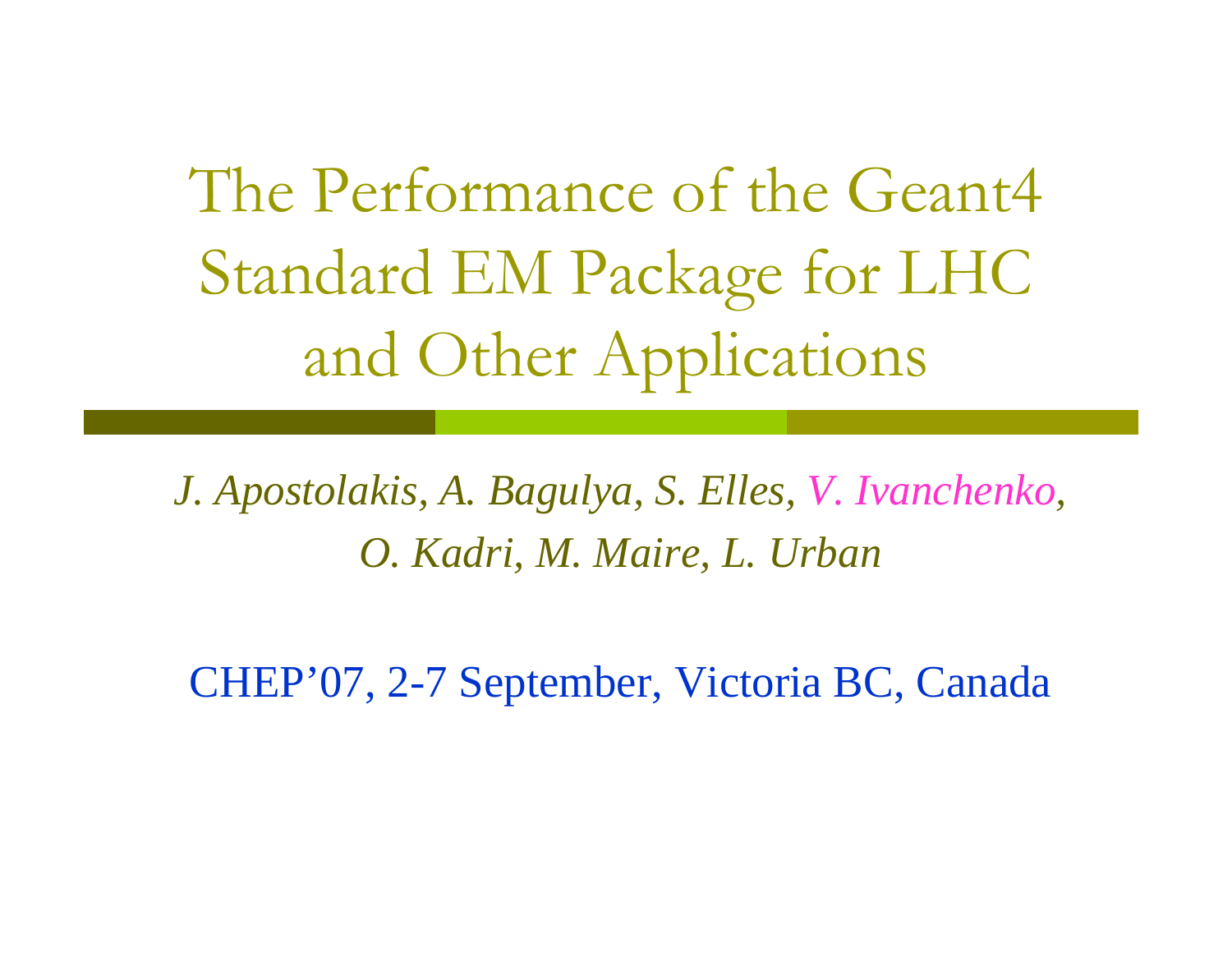### **Outline**

#### Recent upgrades for Geant4 satndard EM

- **EM physics and navigation**
- **Updates provided with g4 8.3**
- Updates provided with g4 9.0
- Recent validation results
	- **Electron transport**
	- **Heavy particle transport**
	- **LHC-type calorimeter response**
- CPU performance

#### **D** Summary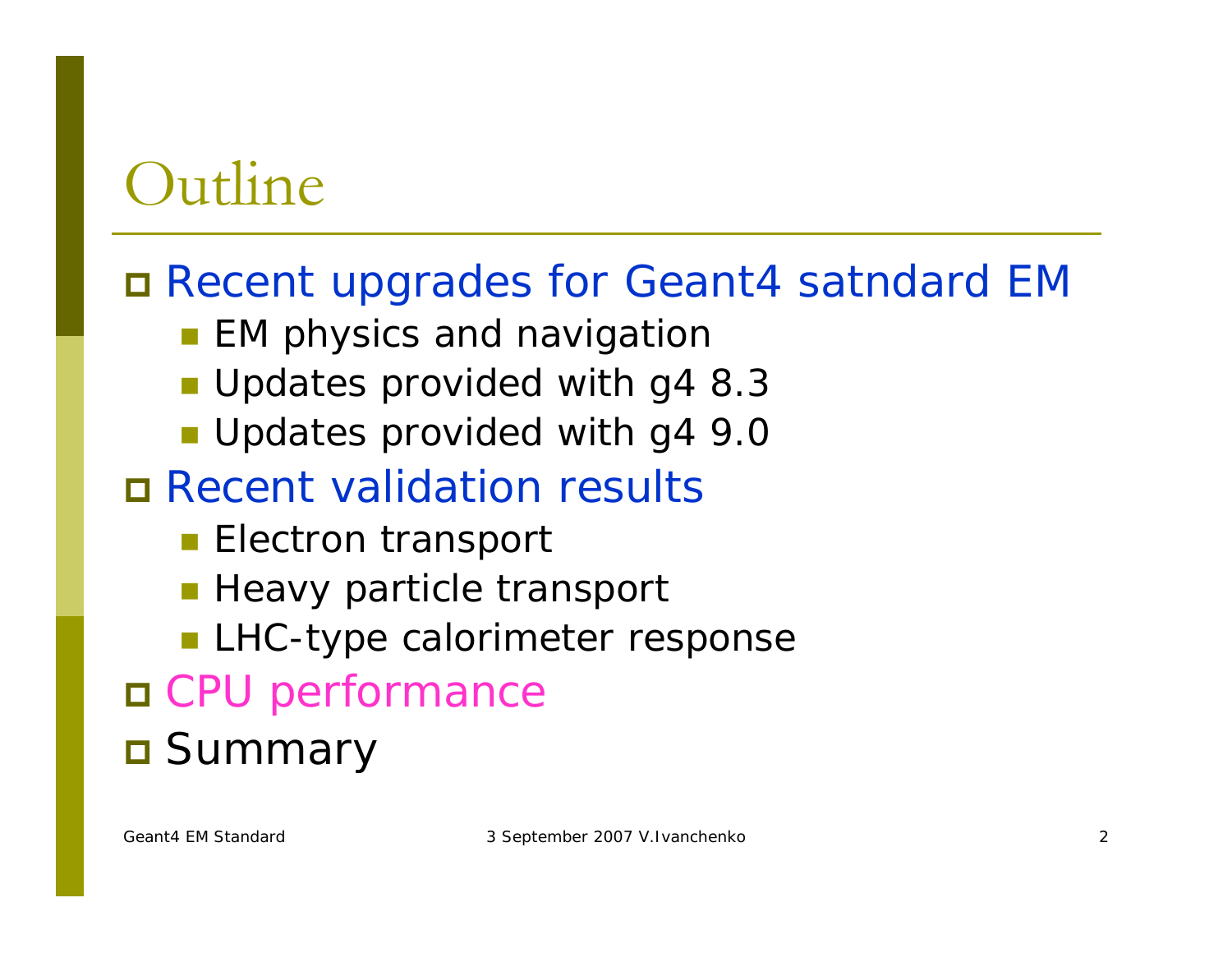## EM physics and Geant4 navigation

- Geant4 7.1p01 have been used in production for ATLAS, CMS, LHCb and other experiments
- Since then multiples scattering models was significantly upgraded
	- **reduced dependence of detector response on production** cuts for sampling calorimeters
- Sub-cutoff option restored simulation with lower cuts in vicinity of geometry boundary
- Upgrades require access to geometry information from physics model to get
	- safety radius
	- **E** distance to the next boundary

 $\blacksquare$ Redesign of interfaces to navigator/transportation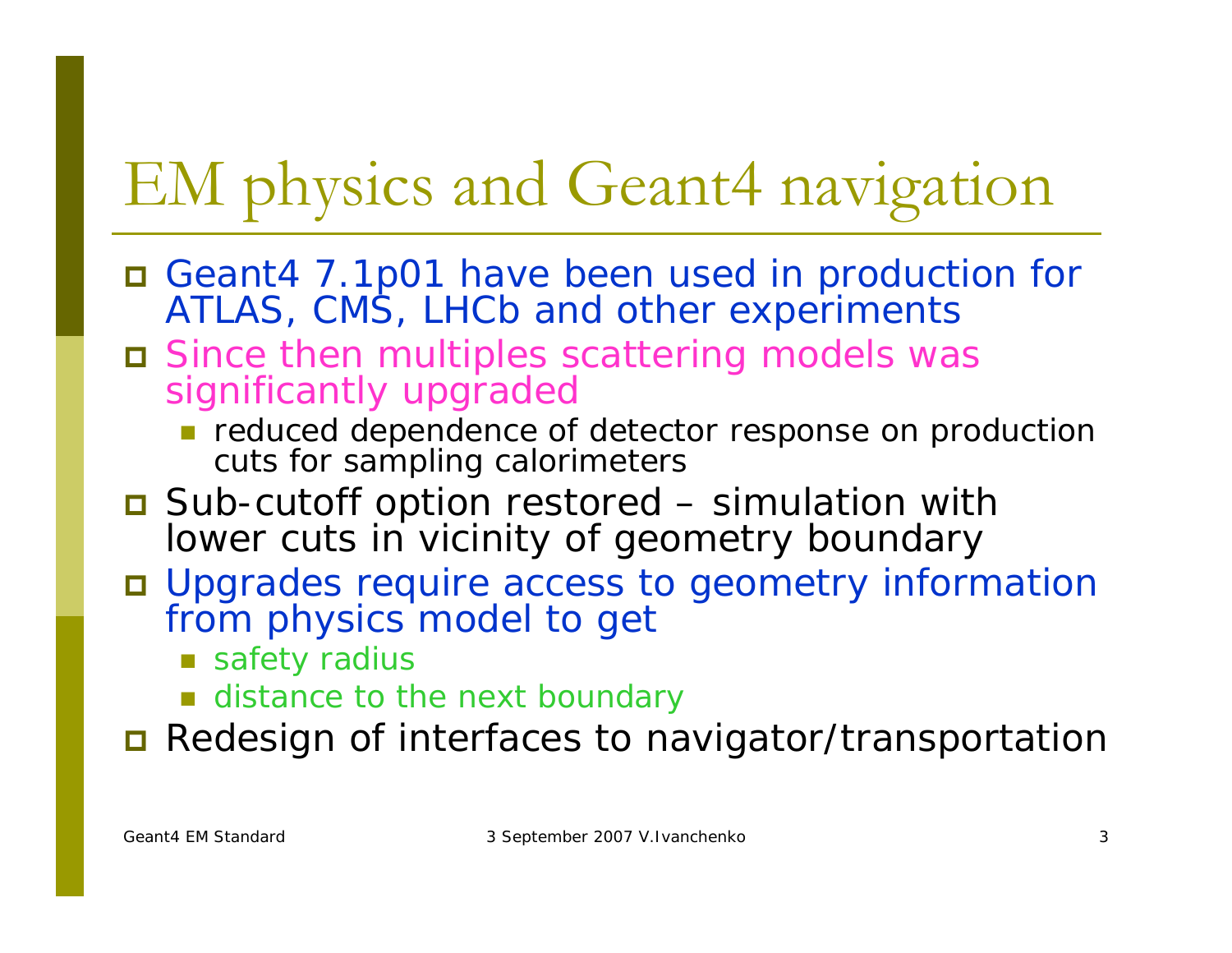### Updates provided with Geant4 8.3

- G4SafetyHelper was introduced
- $\Box$  Single Coulomb scattering mode near geometry boundaries inside G4UrbanMscModel
	- T do not use for simulation with strong magnetic field
- Multiple scattering angular distribution improved
	- π both central part and tail
- G4hMultipleScattering process for heavy particles
	- L. the same model with options for faster computations
- **O** Necessary protections were introduced to remove production job fail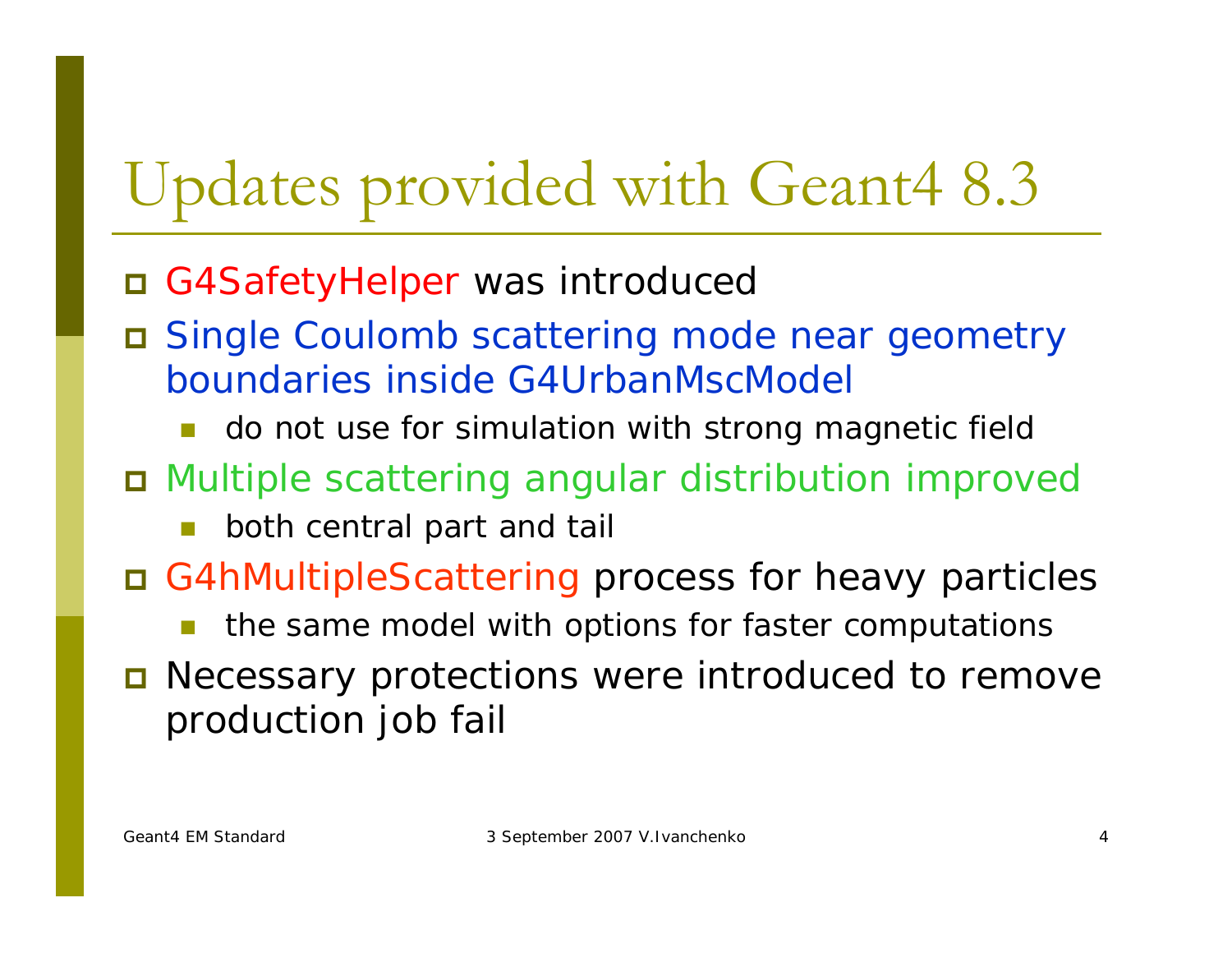### Sampling of fluctuations in Geant4 8.3



- **D** We cannot use Landau distribution which assumes no δ-rays production
	- T Model of fluctuations is cut and material dependent **(L.Urban, NIM A362(1995) 416)**
- The model was improved for small steps or gas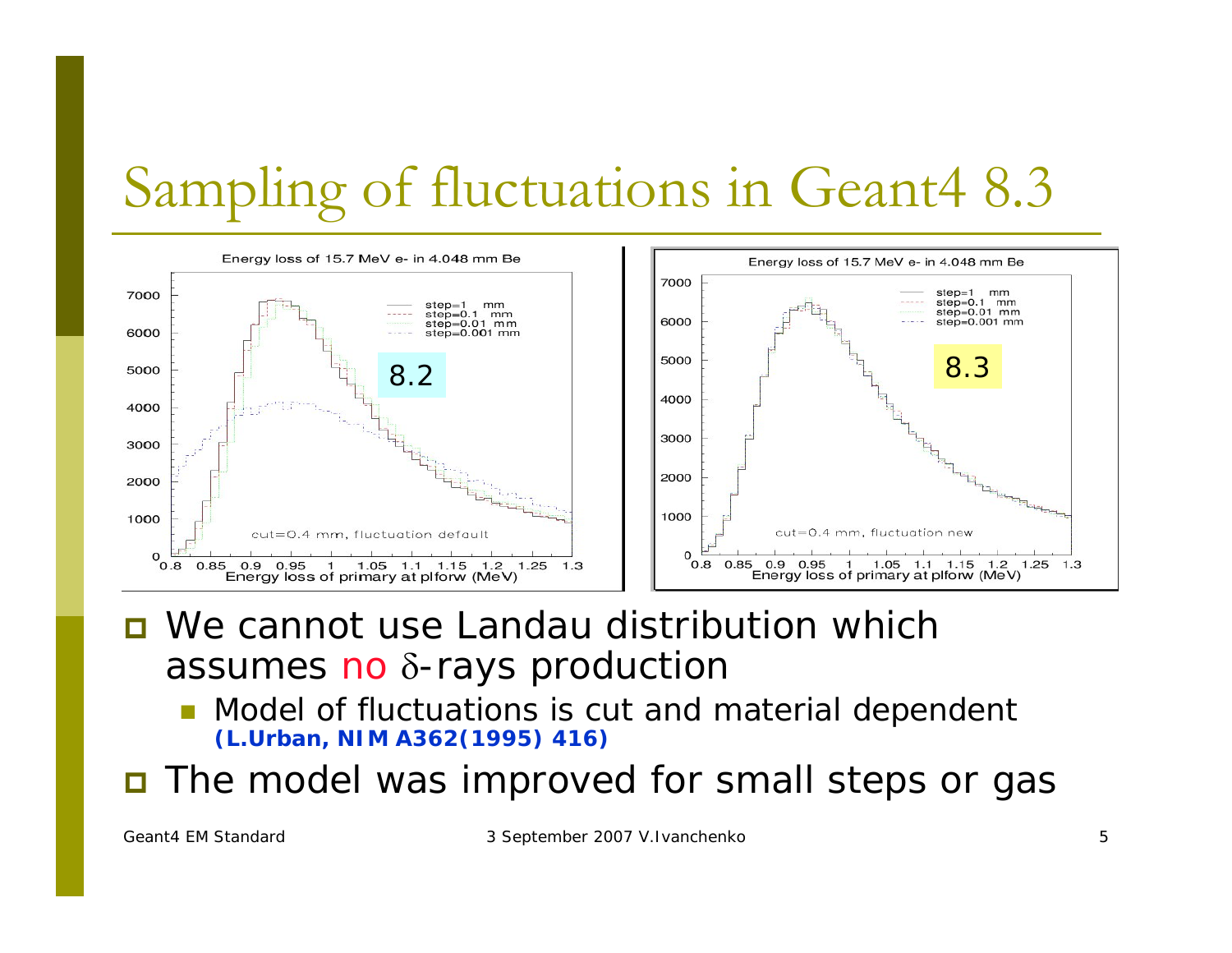# Updates provided with Geant4 9.0

#### **□ Updated G4SafetyHelper**

- multiple scattering model
- sampling of sub-cutoff option
- Provided alternative to continues multiple scattering G4CoulombScattering process
	- π single scattering
- Optimized general interfaces for EM processes to be more fast

#### Infrastructure updated

- T Renamed Physics Lists optional builders
- T Renamed EM standard components in examples
- T Renamed methods of G4EmProcessOptions
- T New UI commands
- T Removed 52-type processes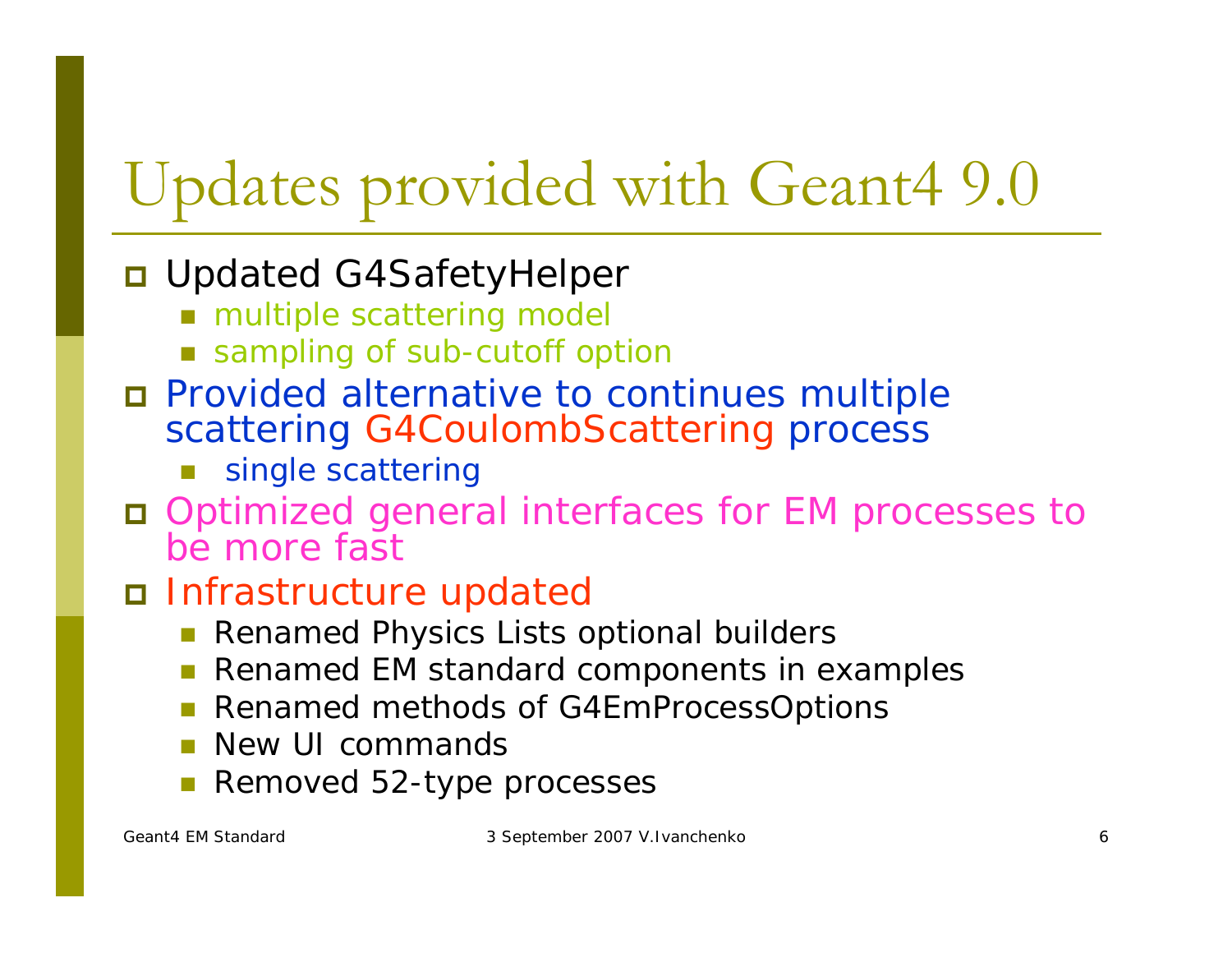### Multiple scattering options

#### ■ G4MscStepLimitType

- Minimal equivalent to the algorithm of Geant4 7.1 and earlier releases (QGSP\_EMV Physics Lists)
- UseSafety the current default, uses geometrical safety (QGSP and QGSP\_EMX Physics Lists)

**QGSP\_EMX includes sub-cutoff option**

■ UseDistanceToBoundary - the most advanced, recommended for accurate computations in the cases, where no magnetic field is set

■ Multiple scattering options configurable via UI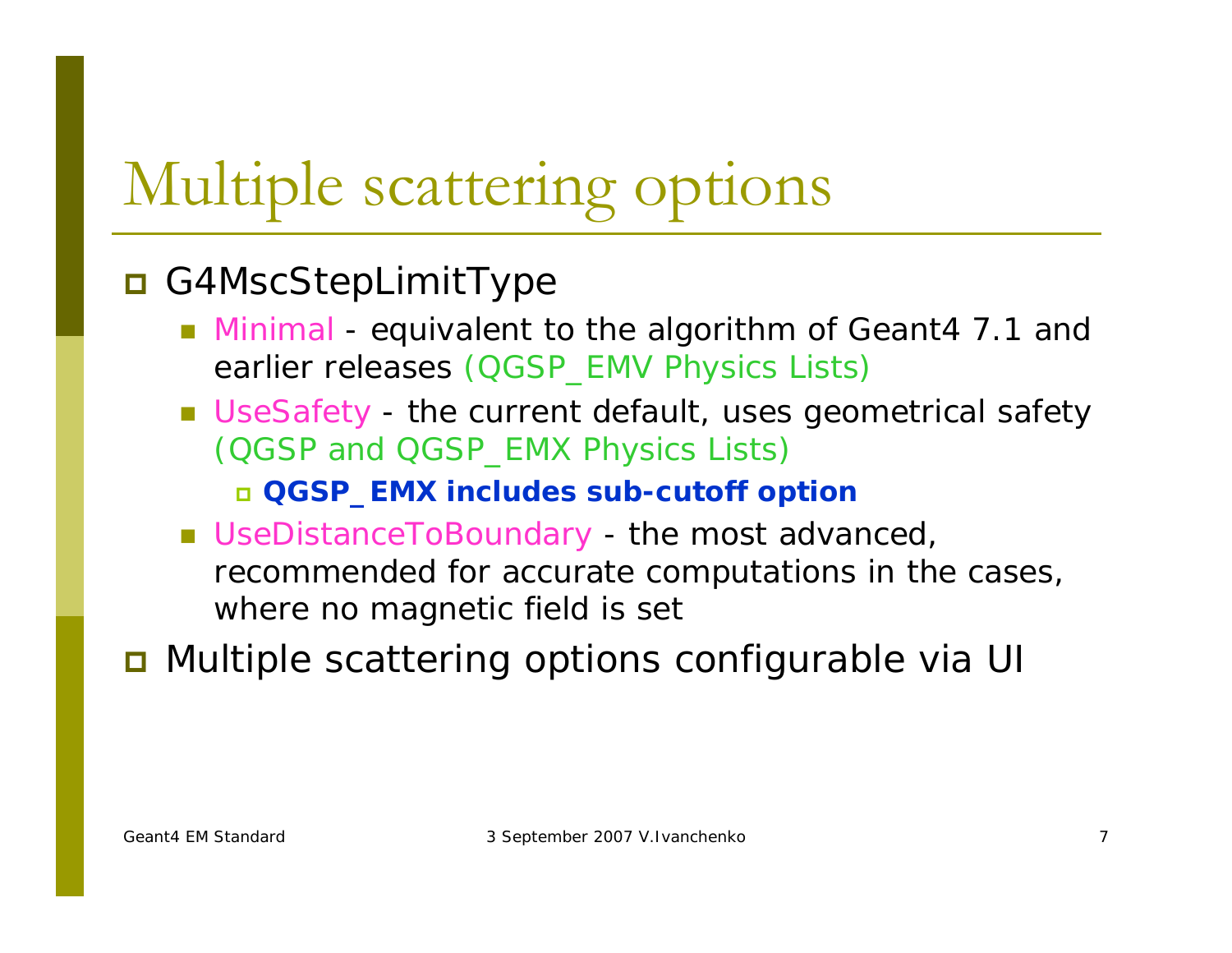Validation of MeV electron transport using Standard EM packages

Motivation: A significant part of LHC calorimeter response due to e with energy below 1 MeV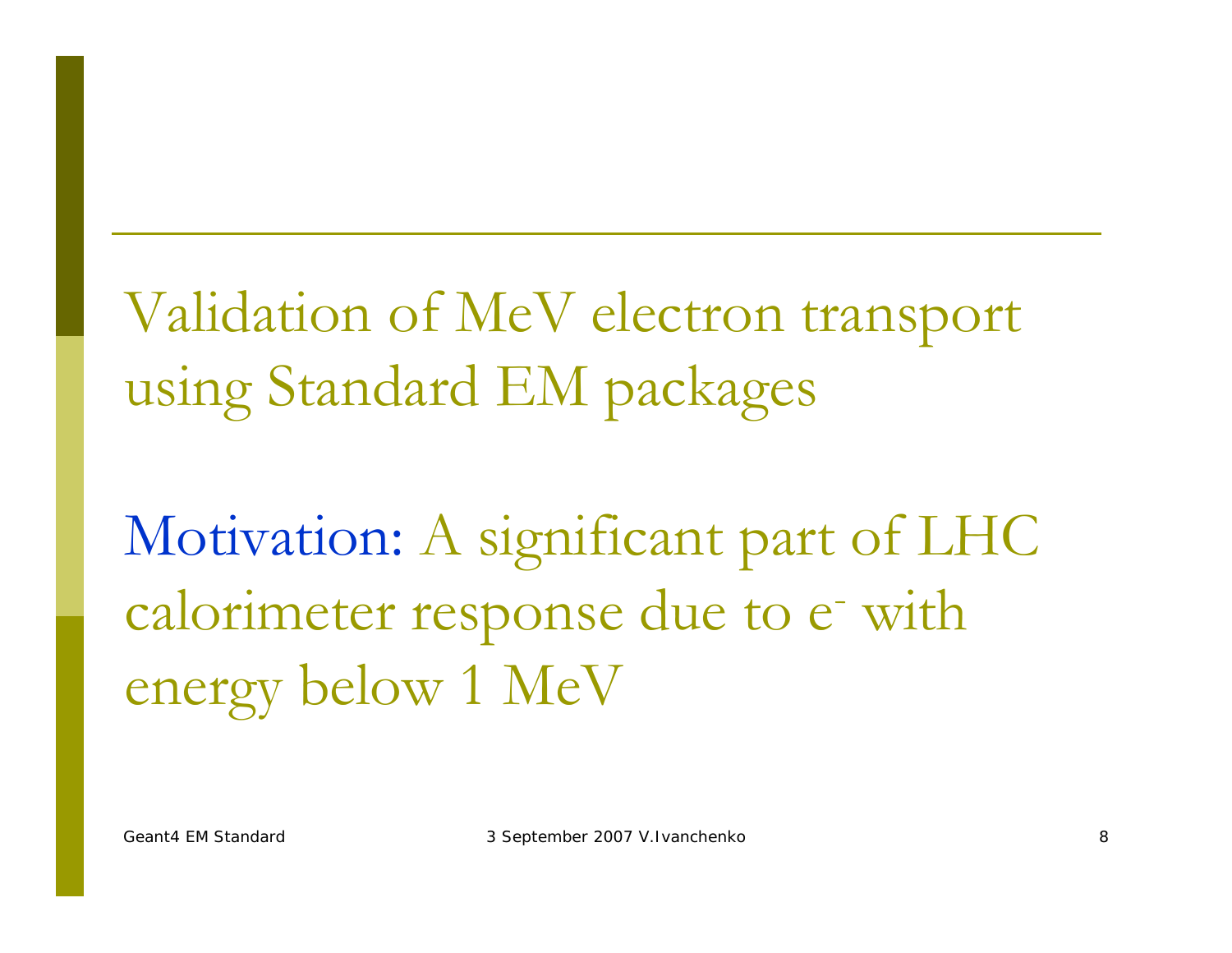#### Fano Cavity test of e - transport

- n 1 MeV gamma beam in water with cavity of water-gas
- **n** The absolute prediction of the dose deposition inside the cavity
- **□** Significant deviation for EMV Physics List

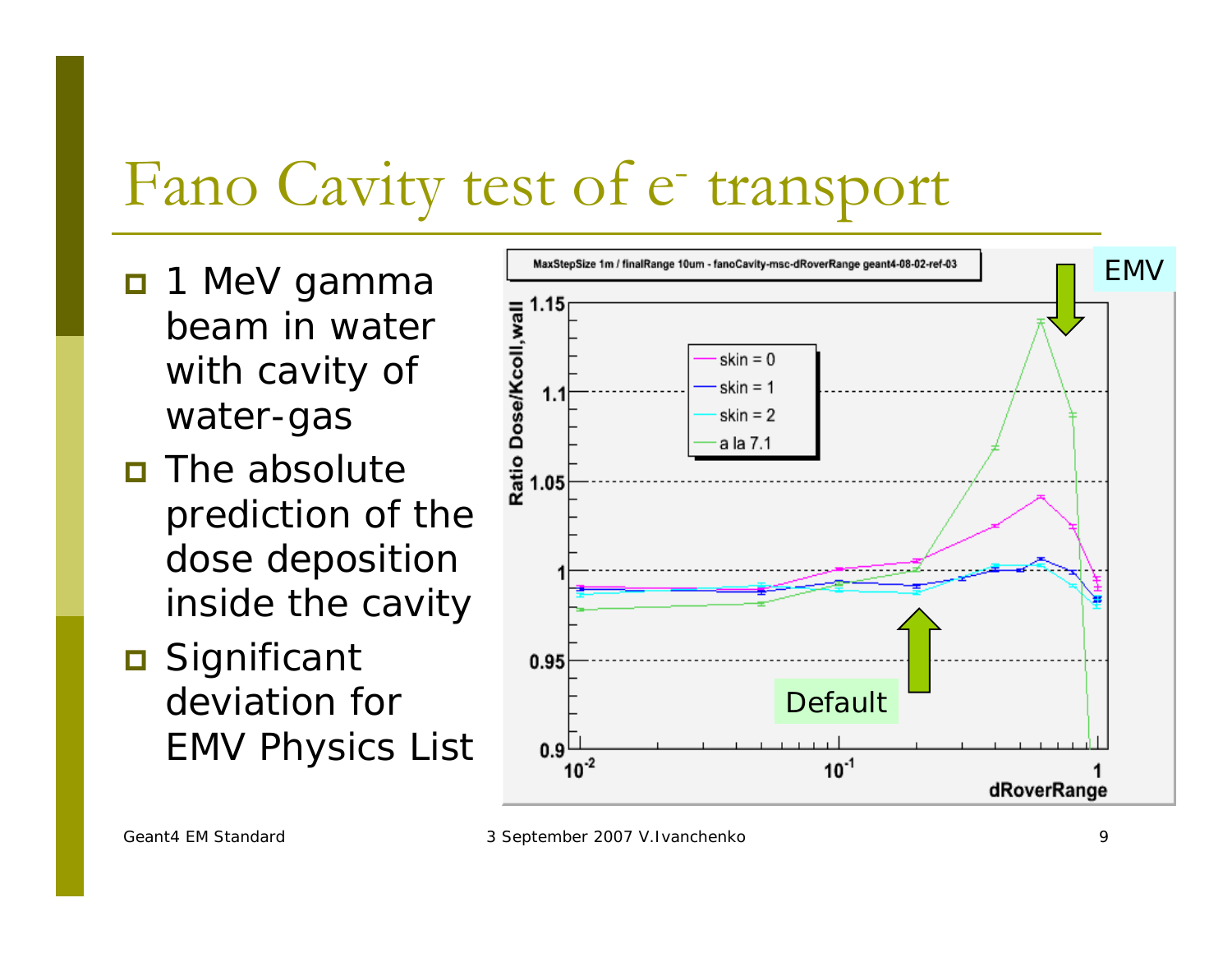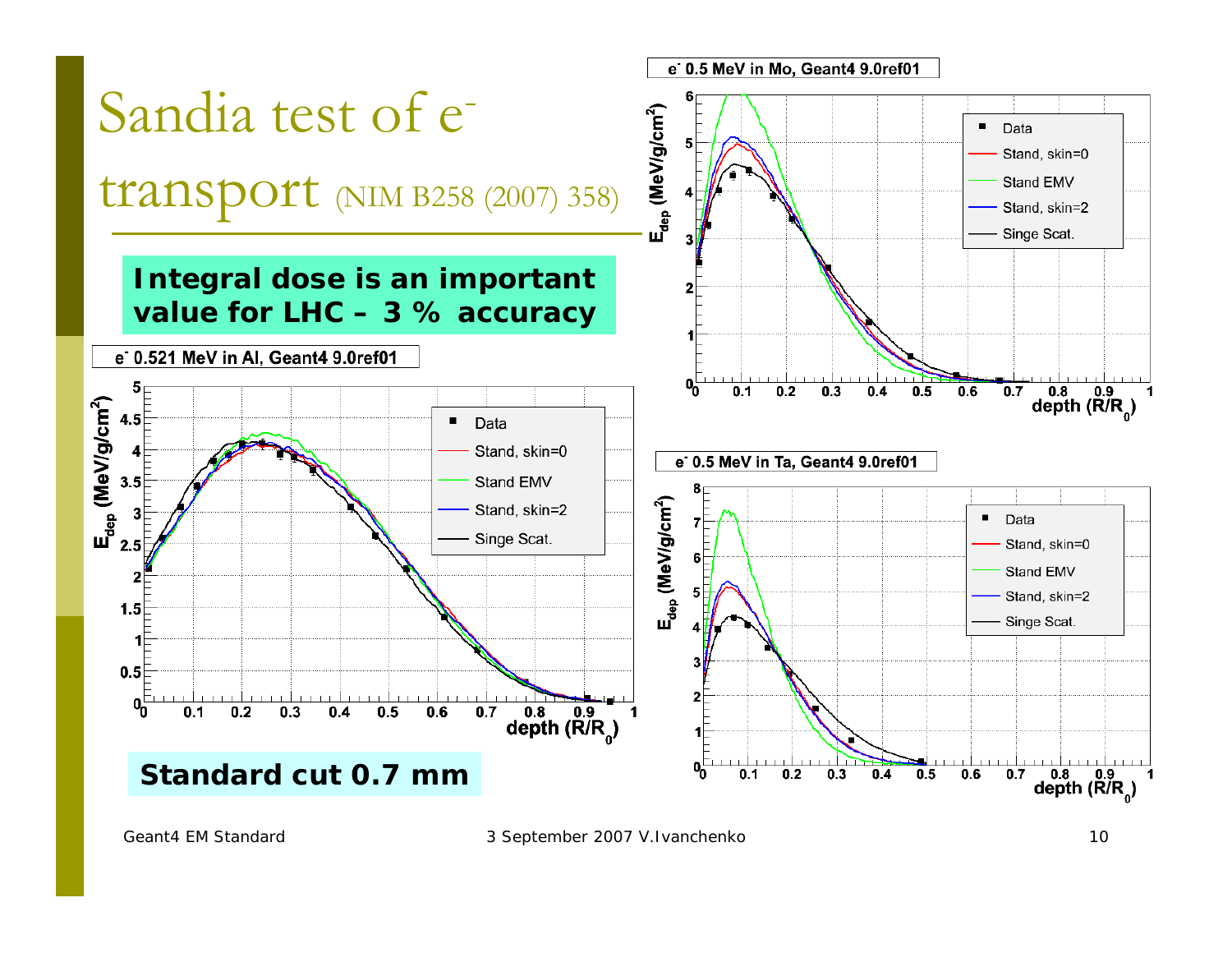### Sandia test for multi-layer configurations



 $\blacksquare$ EMV shows significant deviation from the data

 $\Box$  Single scattering model overestimates dose deposition in the last layer and provide slightly longer distribution in dense media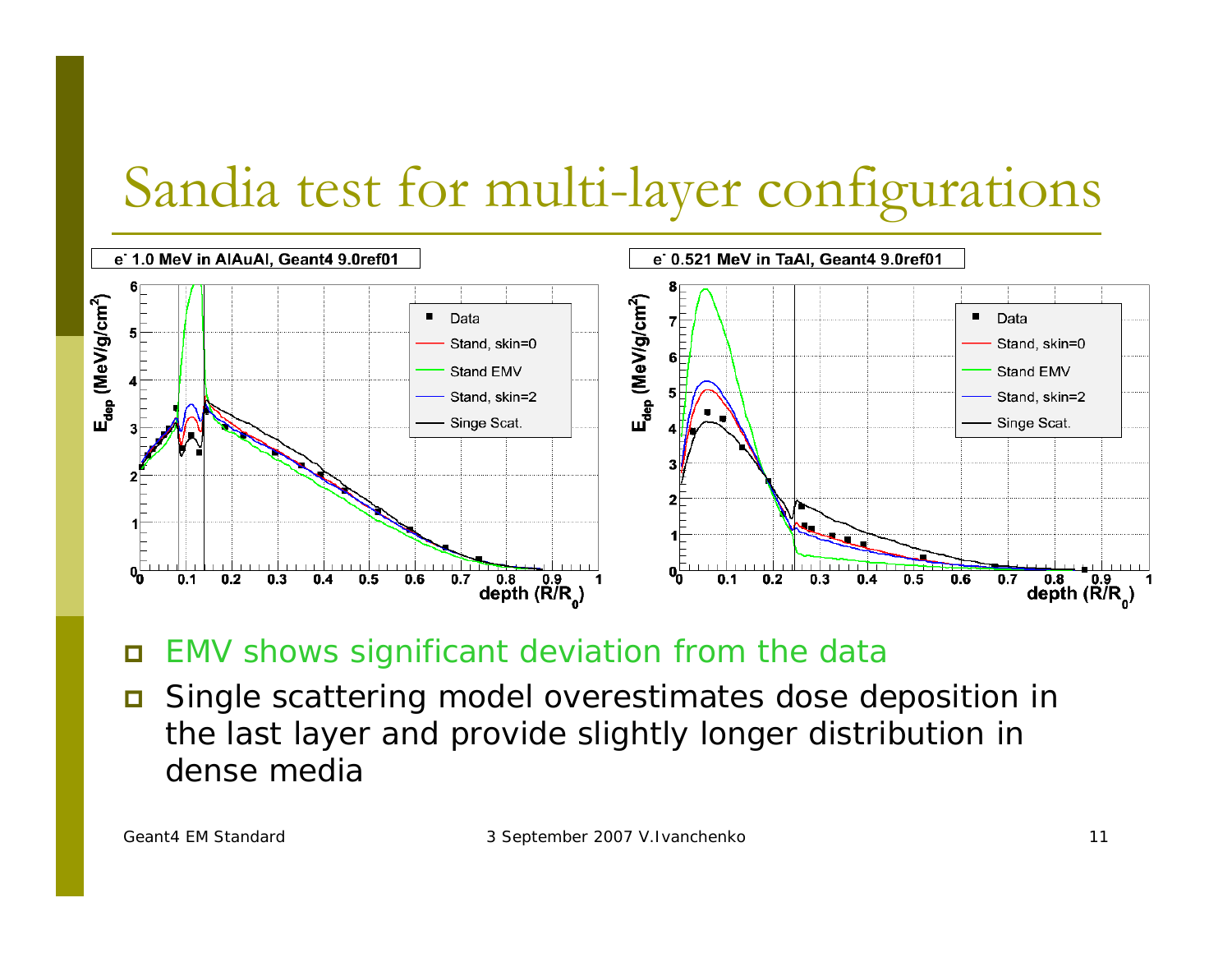### Similar test versus other MC codes

(L. Ferrer et al., Cancer Biotherapy & Radiopharmaceutical, 22 (2007))

1,6  $1,4$  $1,2$  $\mathbf{1}$  $0,8$ Berger **DPKs** Geant4 standard Geant4 Low Energy  $0,6$ Geant4 Penelope  $0,4$  $0,2$ 0  $0,2$  $0,4$  $0,6$  $0,8$  $1,2$  $1,4$  $-0,2$ 

**DPKs 1 MeV** 

 $r/r0$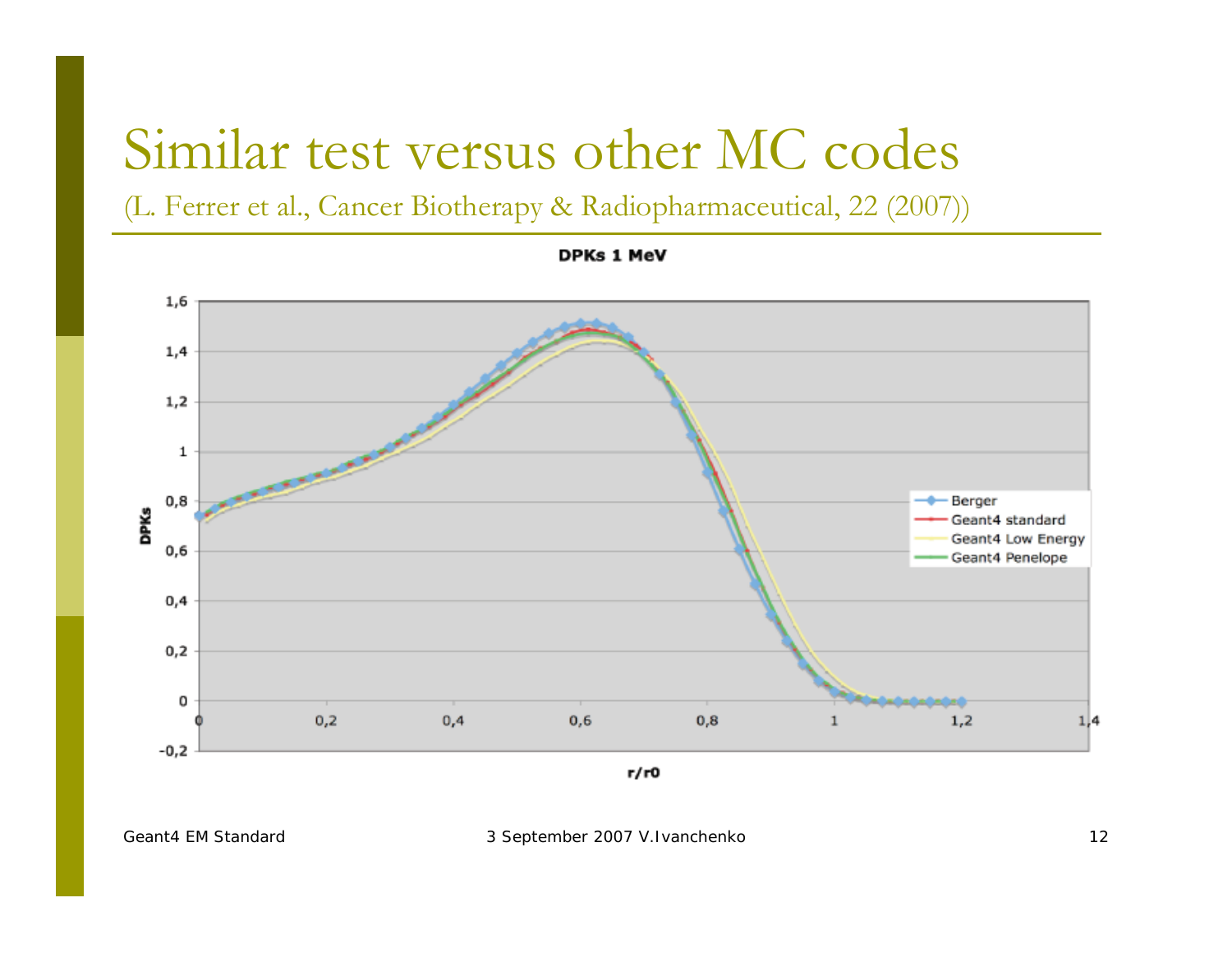### Validation on heavy particle transport using Standard EM packages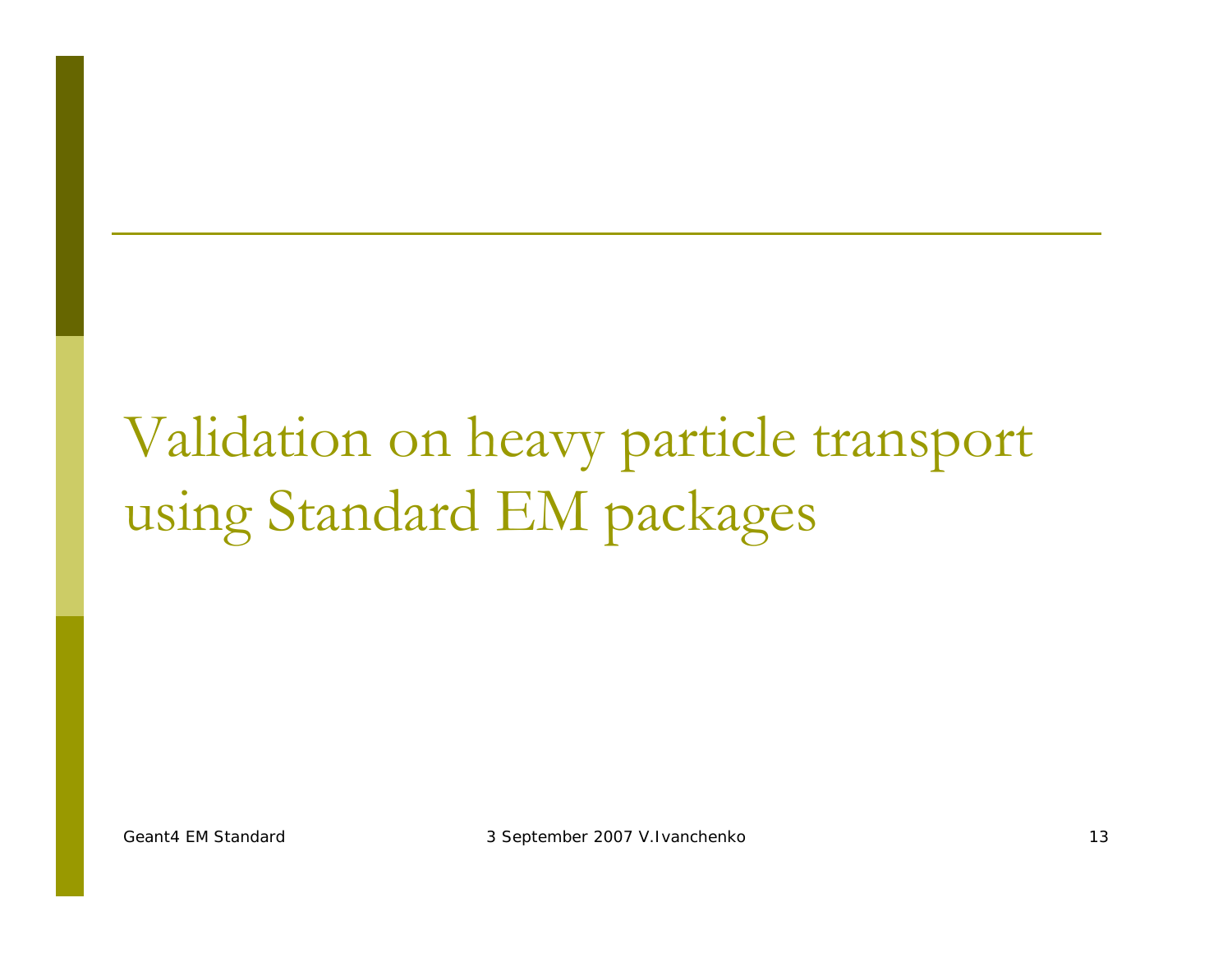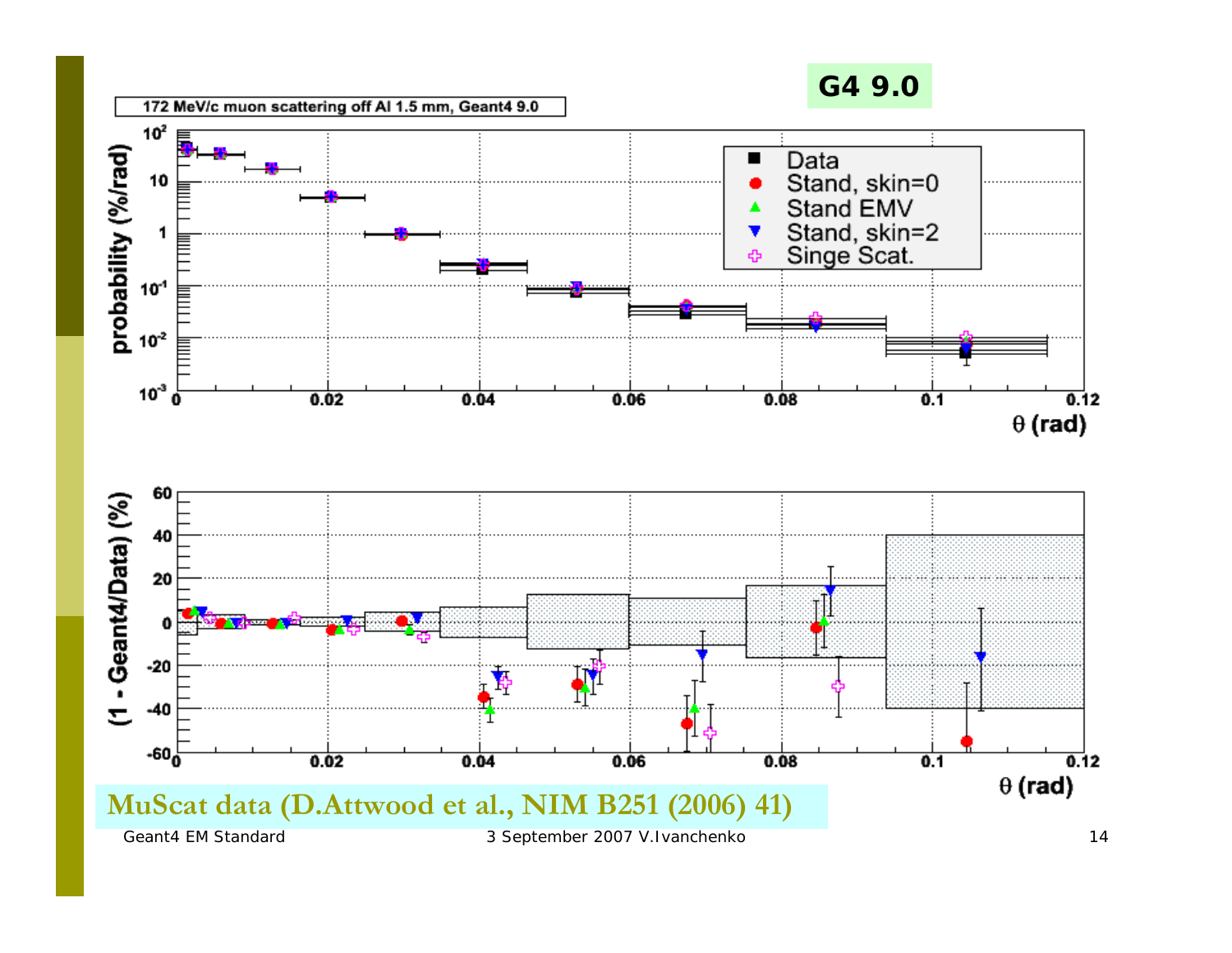### Proton and ion stopping in water (QBBC Physics List)



*A.Bagulya et al.,* 11th Geant4 workshop, Lisbon, 2006

- Ξ The data for medical proton and carbon-ion beams in water are well reproduced by the Standard package
- $\blacksquare$ Binary Cascade is used for sampling of inelastic interactions
- Ξ QElastic model is used for sampling of elastic scattering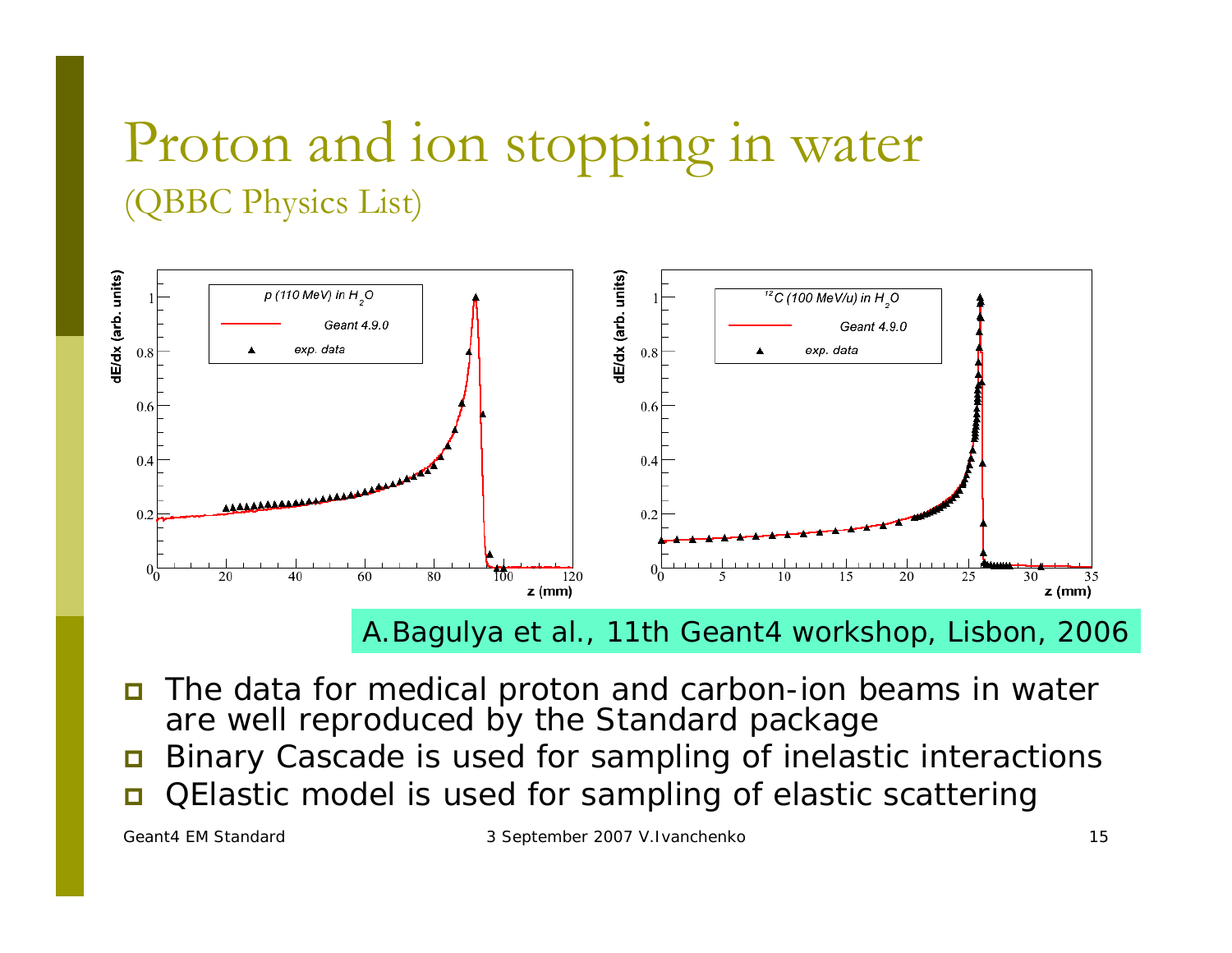### Geant4 simulation and data for signal in a vertex detector

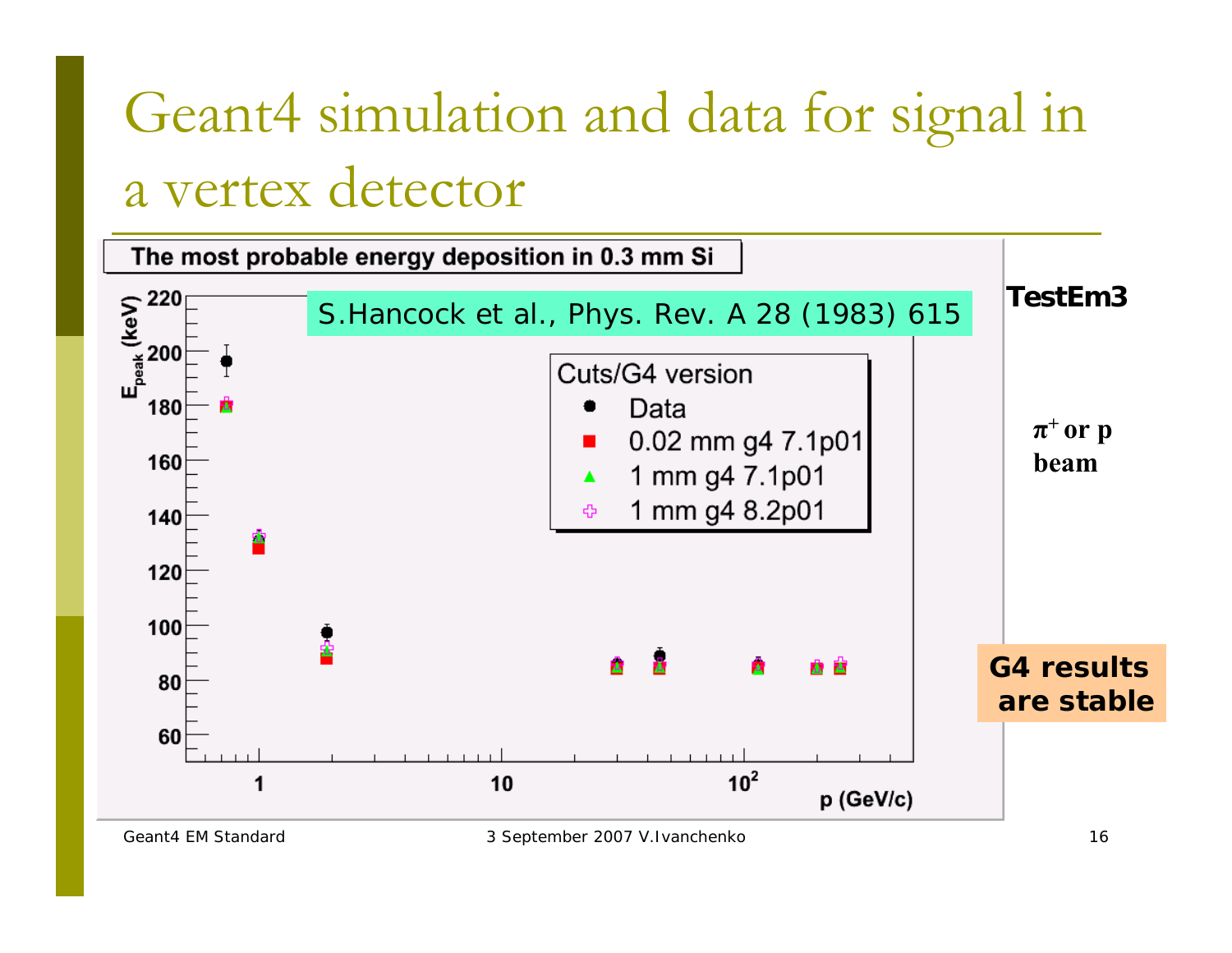# LHC-type Calorimeter Responses

# Regular tests of ATLAS barrel, ATLAS HEC, CMS, LHCb simplified calorimeters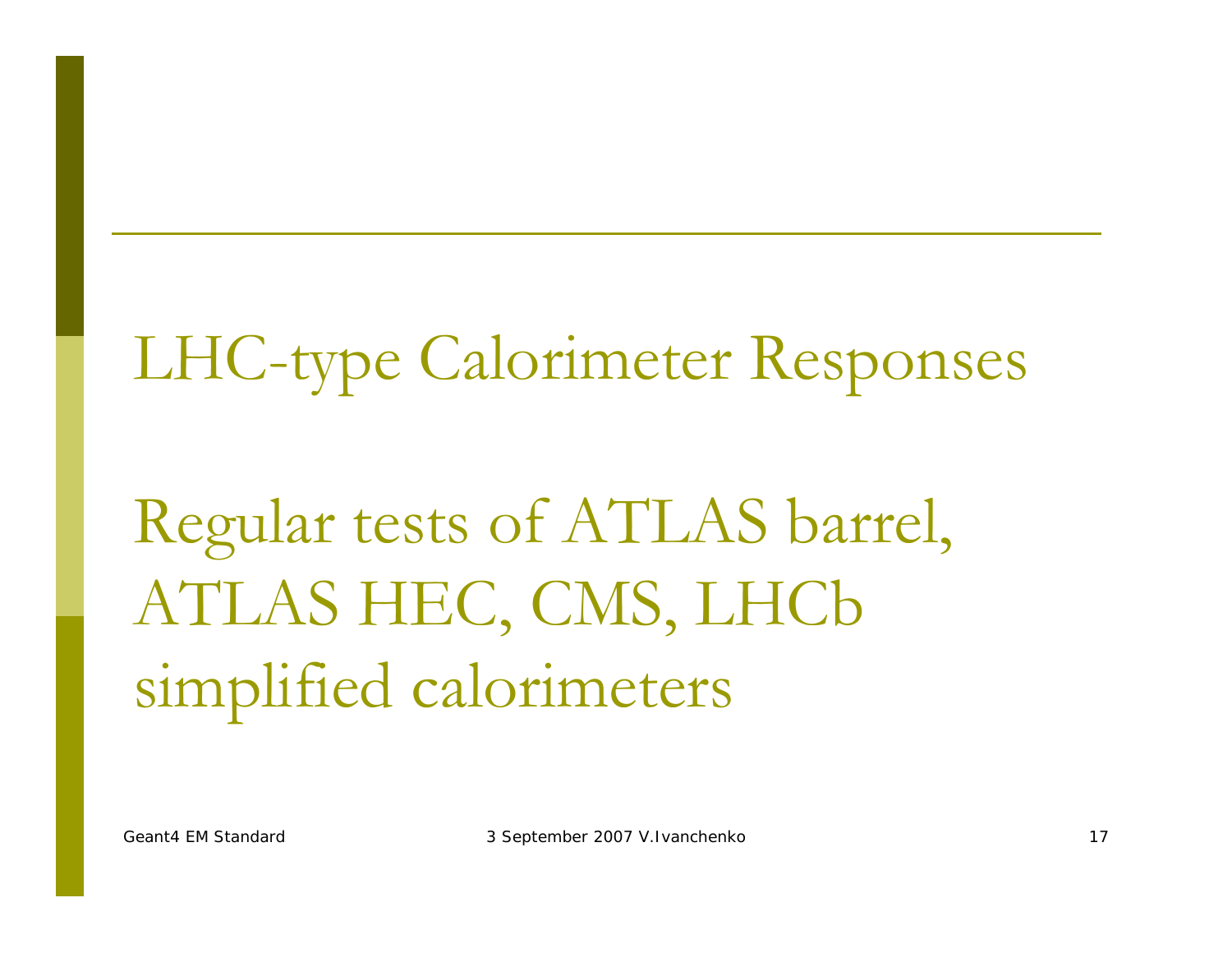Calorimeter tests ATLAS barrel type

- **Practically no** difference between 8.3 and 9.0
- $\Box$  EMV results are the same as for 7.1p01
- Sub-cutoff option (EMX) was optimized

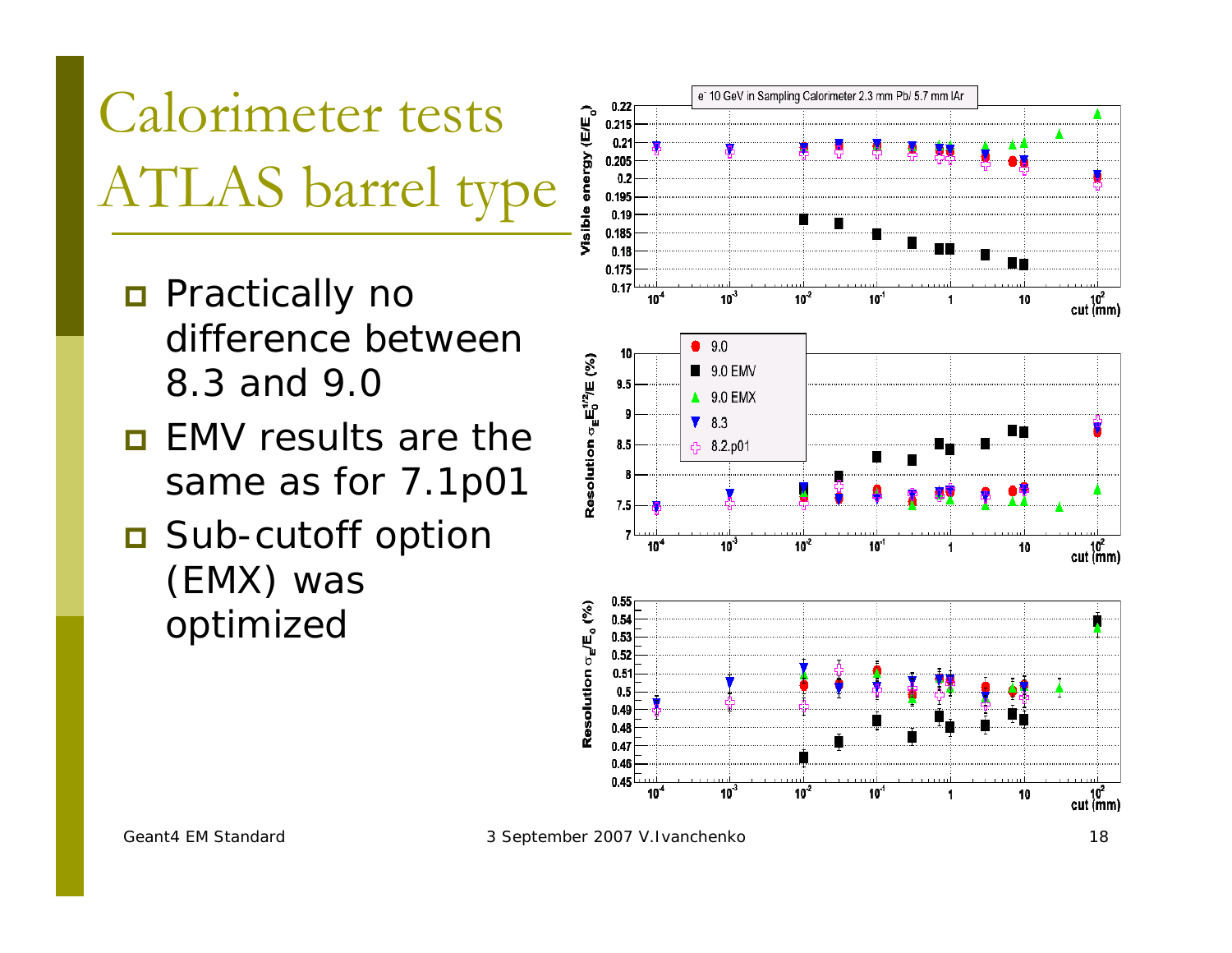### Pb/Scintillator sampling calorimeter (NIM A262 (1987) 229; NIM A274 (1989) 134)



- $\Box$  Two configurations:
	- о 5 mm Pb/5 mm Scintillator
	- 10 mm Pb/ 2.5 mm Scintillator
- $\Box$  Default Geant4 (QGSP) within experimental uncertainty
	- At 50 GeV a special cut was applied for data analysis to reduce leakage
- $\Box$  QGSP\_EMV version provides biased results
	- Less precise for small sampling fraction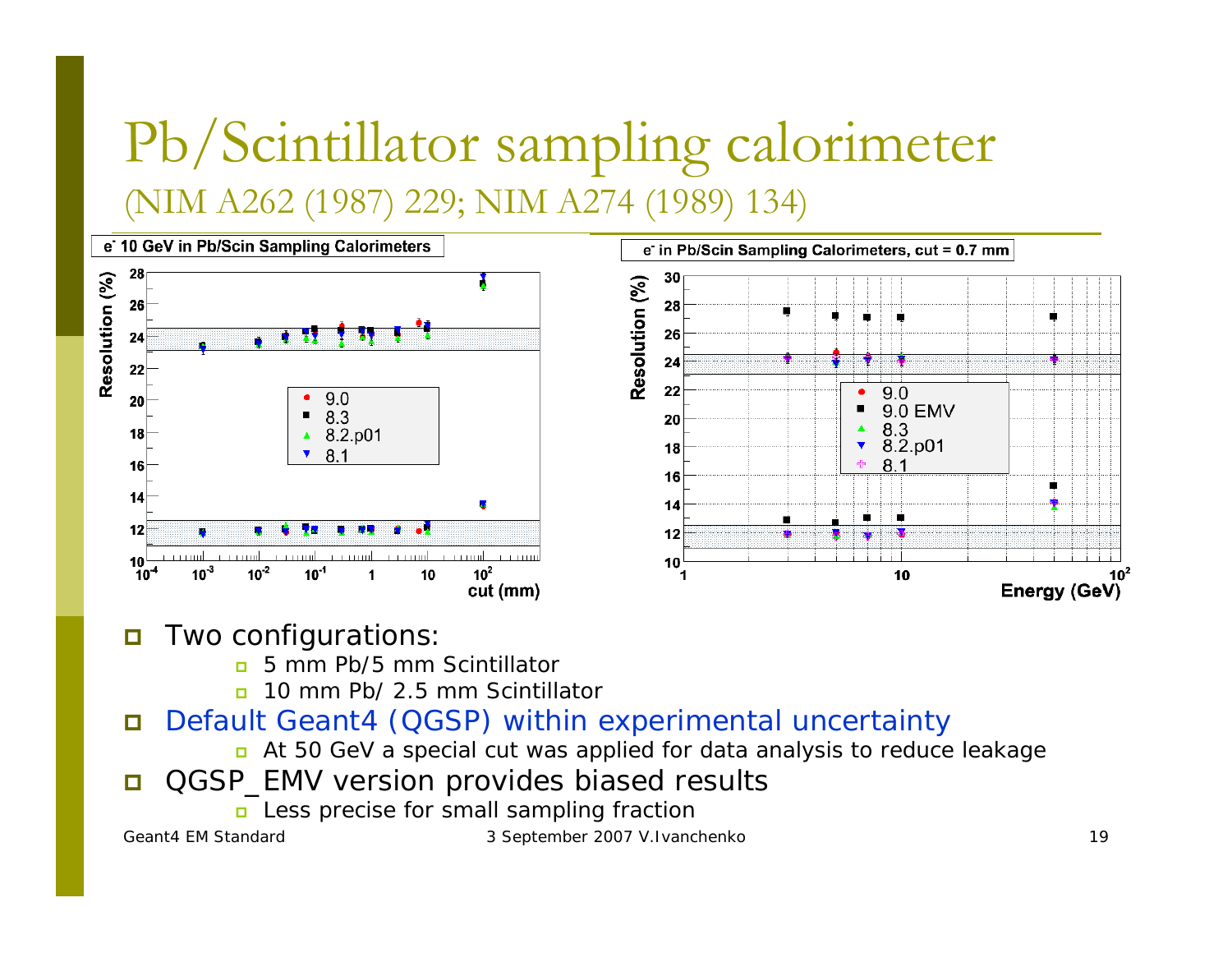# CPU performance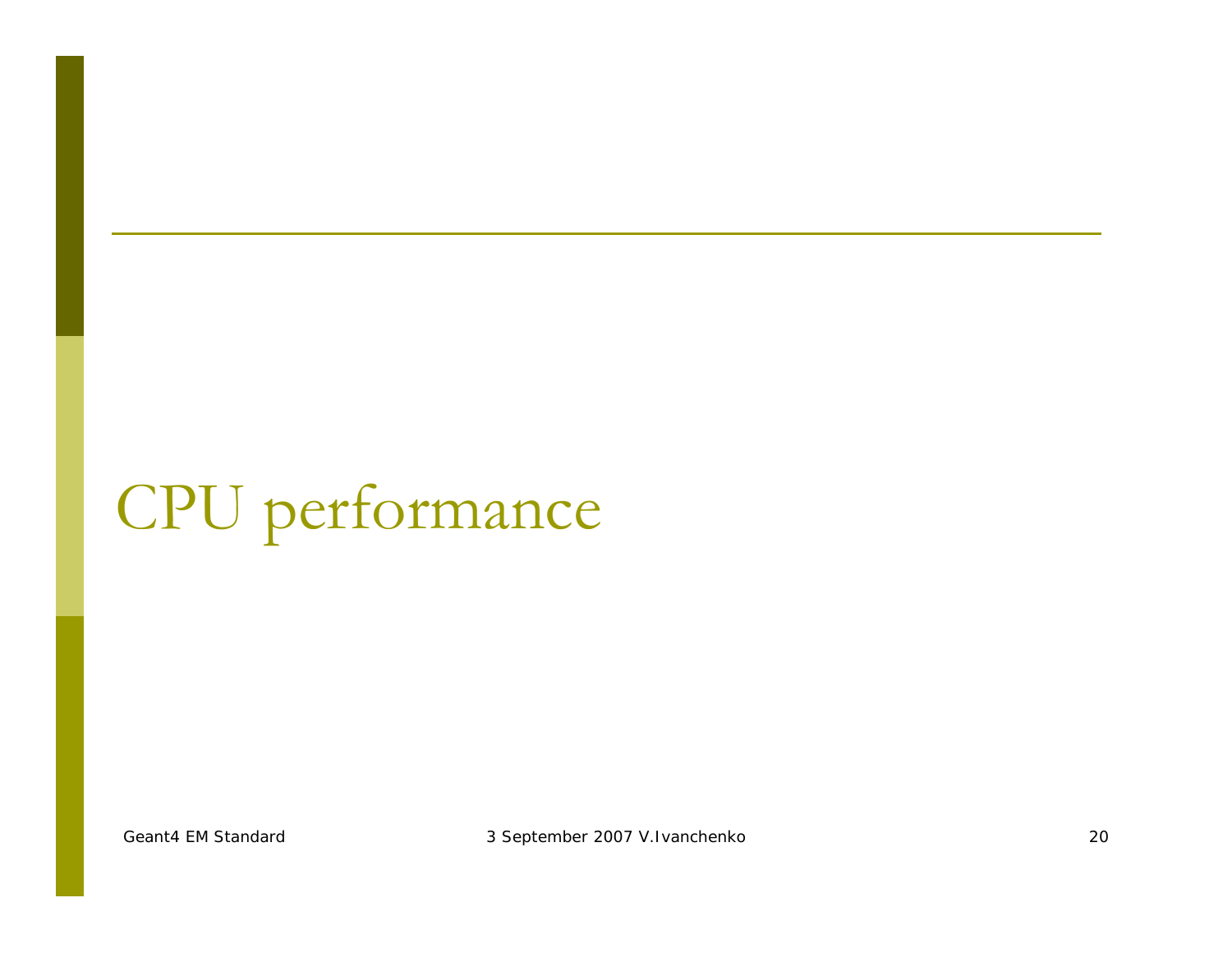### Visible energy and CPU performance



Geant4 EM Standard and the state of 3 September 2007 V.Ivanchenko 21 and 21 and 21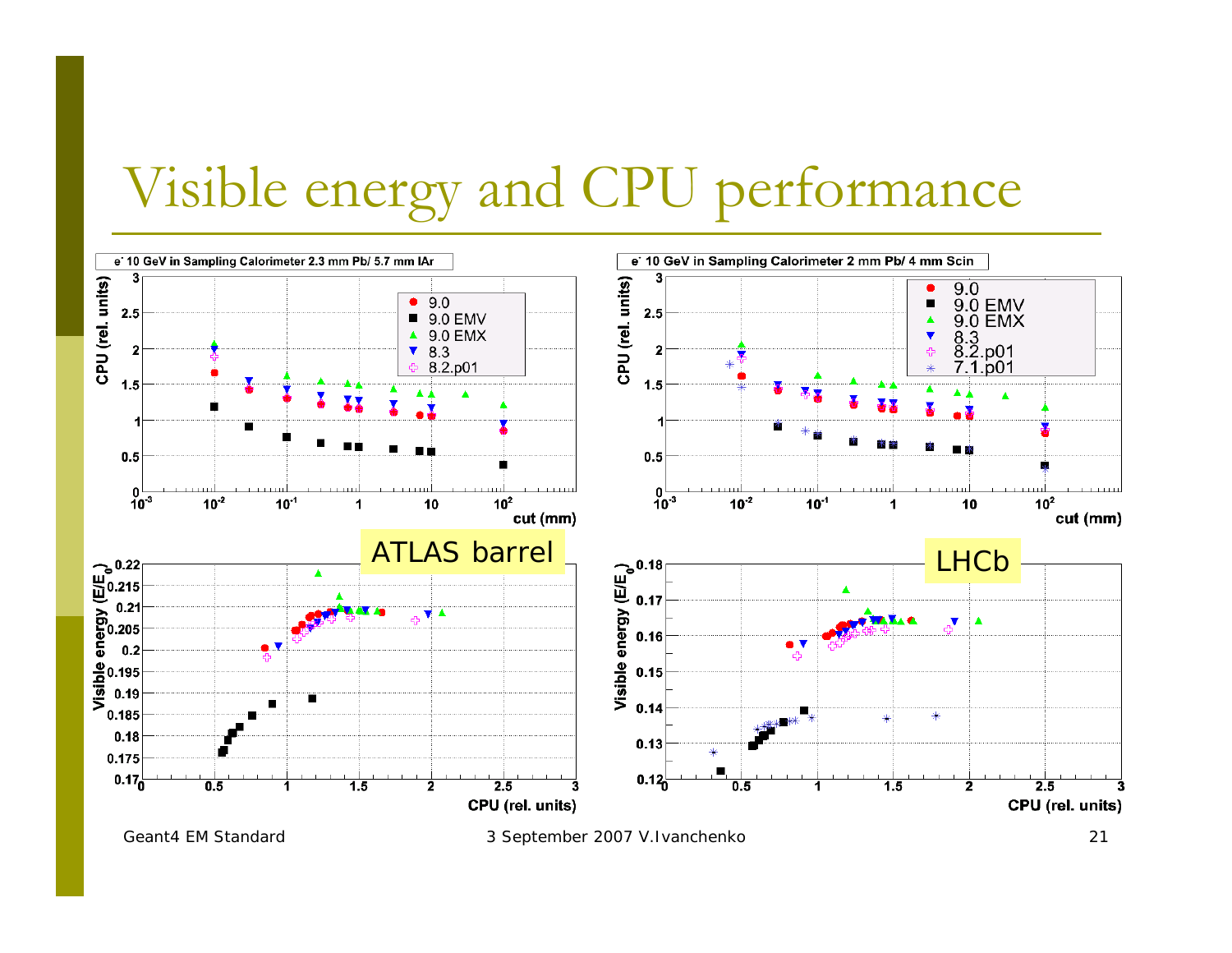### CPU optimization for Geant4 9.0

- The review and optimization of interfaces have been performed
	- G4VEmModel
	- G4VEnergyLossProcess
	- **G4VEmProcess**
	- G4VMultipleScattering
	- **Modifications were provided for all derived classes**
- Reduction of usage of virtual methods
- Reuse stl vectors reduced calls to *new* and *delete* for intermediate vectors
- **D** Minor optimization of G4UrbanMscModel code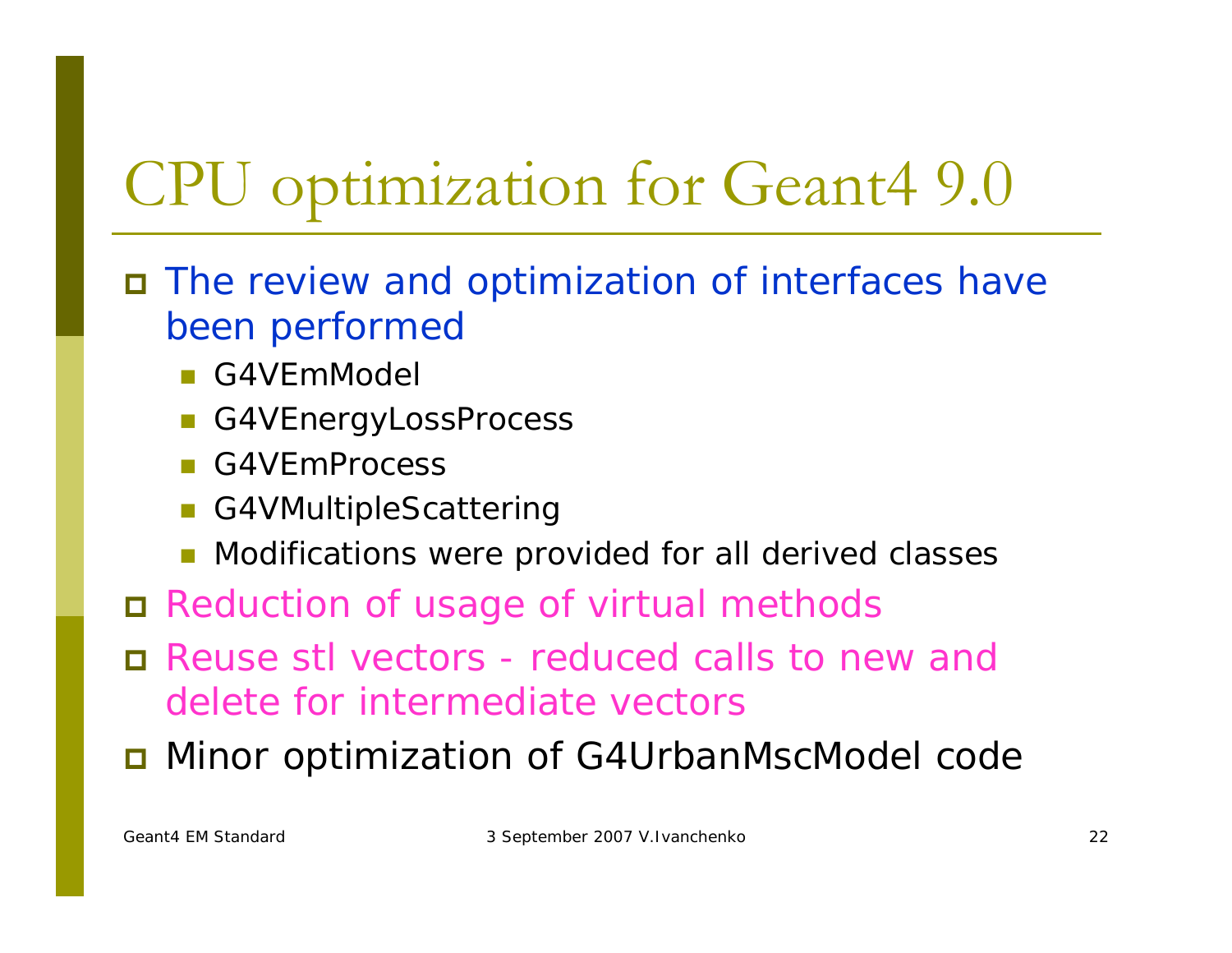### CPU benchmark

#### Electromagnetic physics

- $EM-1:10 GeV$  e- in matrix 5x5 of PbWO4 crystals (CMS-type);  $cut = 0.7$  mm, 1000 events.
- EM-2 : 10 GeV e- in ATLAS barrel type sampling calorimeter;  $cut = 0.7$  mm, 1000 events.
- $EM-3:10 GeV$  e- in ATLAS barrel type sampling calorimeter;  $cut = 0.02$  mm, 100 events.

| <b>All numbers</b> |
|--------------------|
| with Geant4 CERN   |
| afs installation   |
| for SLC3 and       |
| shared libraries   |

| <b>Release</b> | QGSP |        |        | <b>QGSP EMV</b> |        |             |
|----------------|------|--------|--------|-----------------|--------|-------------|
|                | EM-1 | $EM-2$ | $EM-3$ | $EM-1$          | $EM-2$ | <b>EM-3</b> |
| 5.2.p02        | 1.03 | 0.99   | 1.59   |                 |        |             |
| $6.2$ .p02     | 0.89 | 0.98   | 0.97   |                 |        |             |
| 7.1.p01        | 1.00 | 1.00   | 1.00   |                 |        |             |
| 8.0.p01        | 1.33 | 2.24   | 2.26   |                 |        |             |
| 8.1.p01        | 1.37 | 2.43   | 2.01   | 1.06            | 1.08   | 1.07        |
| 8.2.p01        | 1.27 | 2.03   | 1.73   | 1.03            | 1.09   | 1.06        |
| 8.2.ref02      | 1.29 | 2.14   | 1.79   | 1.03            | 1.08   | 1.06        |
| 8.2.ref03      | 1.28 | 2.08   | 1.78   | 1.04            | 1.04   | 1.05        |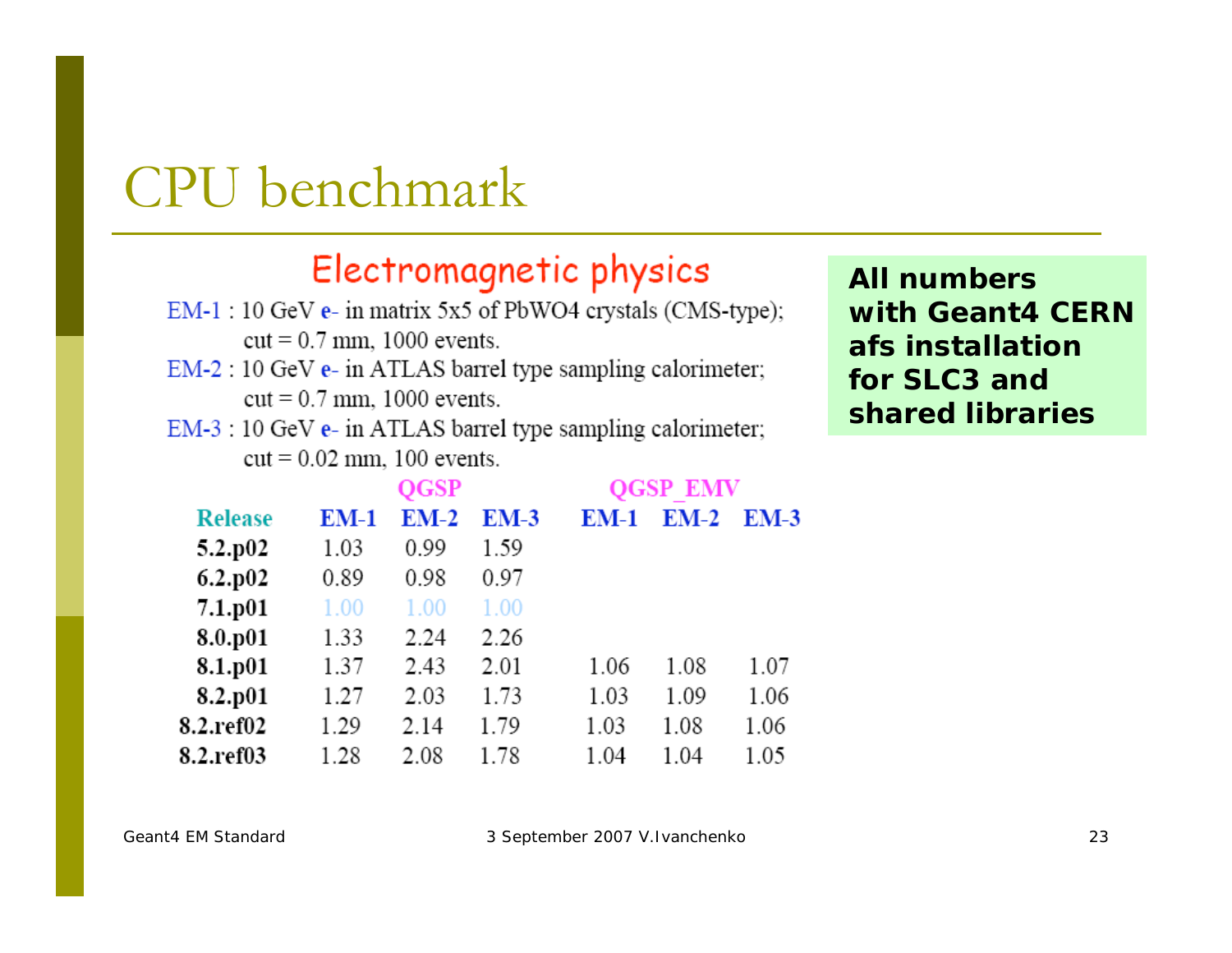# CPU benchmark upgrade

#### **D** Static build on dedicated SLC4 PC

- no libraries from afs
- SLC3 to SLC4 migration slightly change ratio between CPU of different tests

|                 | EM <sub>1</sub> | EM <sub>2</sub> | EM <sub>3</sub> | EM1_EMV | EM2_EMV | <b>EM3_EMV</b> |
|-----------------|-----------------|-----------------|-----------------|---------|---------|----------------|
| <b>8.3 SLC4</b> | 1.33            | 2.30            | 1.84            | 1.0     | 1.0     | 1.0            |
| 9.0             | 1.21            | 2.05            | 1.65            | 0.92    | 0.93    | 0.94           |
| 9.0ref01        | 1.17            | 2.07            | 1.66            | 0.91    | 0.92    | 0.91           |

Possible further CPU improvements:

- more efficient computation of safety
- T more efficient sub-cutoff sampling
- π reducing of number of steps

Geant4 EM Standard and the state of 3 September 2007 V.Ivanchenko 24 and 24